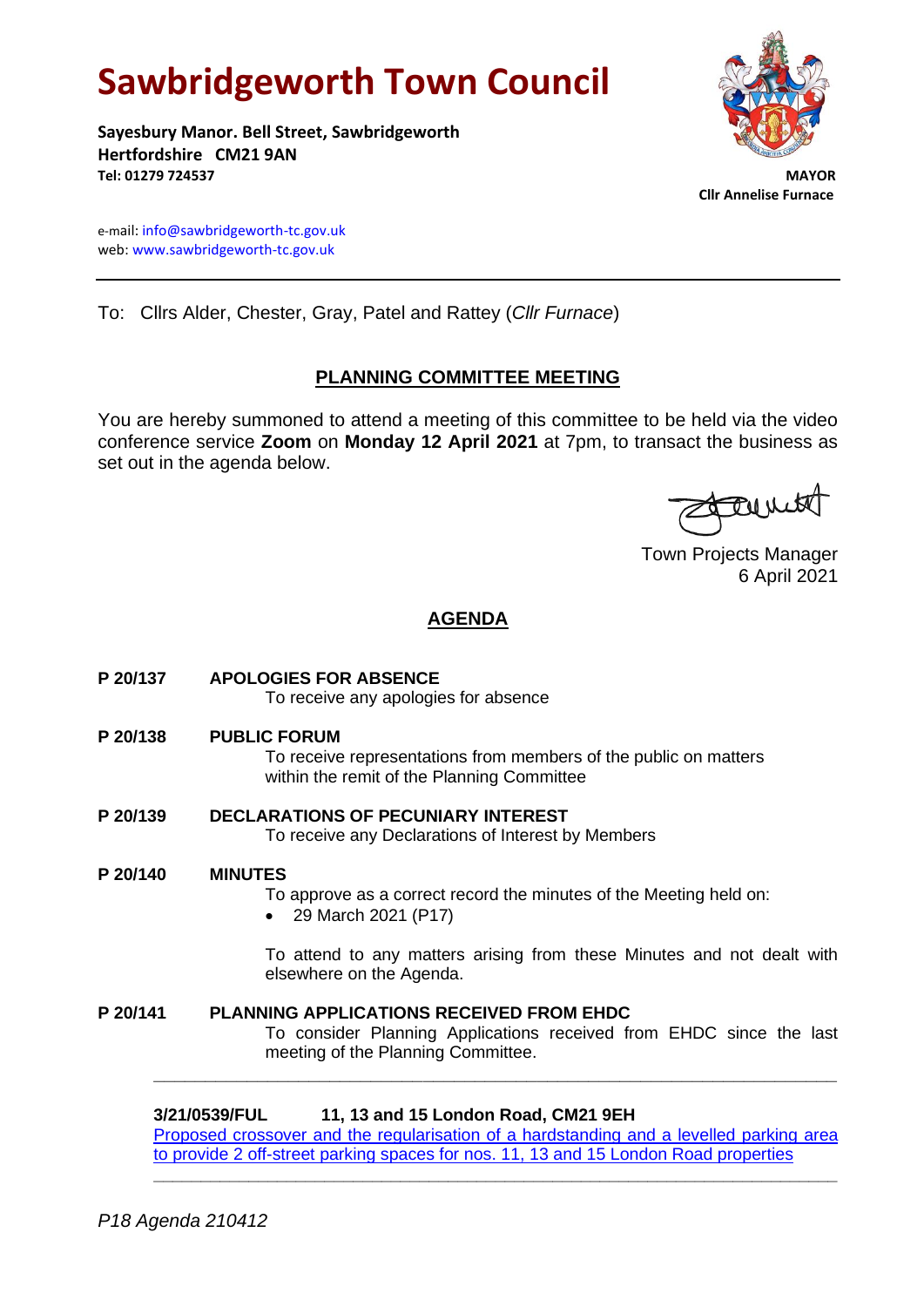# **3/21/0664/HH 100 Cambridge Road, CM21 9BU**

[Demolition of conservatory, construction of two storey rear and side extensions, single](https://publicaccess.eastherts.gov.uk/online-applications/applicationDetails.do?activeTab=documents&keyVal=QQ0H9CGL00X00)  [storey rear extension, single storey front infill extension, new side porch and door opening](https://publicaccess.eastherts.gov.uk/online-applications/applicationDetails.do?activeTab=documents&keyVal=QQ0H9CGL00X00) **\_\_\_\_\_\_\_\_\_\_\_\_\_\_\_\_\_\_\_\_\_\_\_\_\_\_\_\_\_\_\_\_\_\_\_\_\_\_\_\_\_\_\_\_\_\_\_\_\_\_\_\_\_\_\_\_\_\_\_\_\_\_\_\_\_\_**

**\_\_\_\_\_\_\_\_\_\_\_\_\_\_\_\_\_\_\_\_\_\_\_\_\_\_\_\_\_\_\_\_\_\_\_\_\_\_\_\_\_\_\_\_\_\_\_\_\_\_\_\_\_\_\_\_\_\_\_\_\_\_\_\_\_\_\_\_\_\_\_\_**

## **3/21/0772/HH 11 Farnham Close, CM21 0HB**

[Proposed conversion of double garage to single garage and office](https://publicaccess.eastherts.gov.uk/online-applications/applicationDetails.do?activeTab=documents&keyVal=QQEX7FGLLOR00)

## **3/21/0777/FUL 1 Bullfields, CM21 9DB**

[Demolition of dwellinghouse. Erection of 4no. 2 bed flats with dedicated refuse and cycle](https://publicaccess.eastherts.gov.uk/online-applications/applicationDetails.do?activeTab=documents&keyVal=QQF83IGLLP300)  [storage provision, parking provision for 4 vehicles and associated outside amenity space](https://publicaccess.eastherts.gov.uk/online-applications/applicationDetails.do?activeTab=documents&keyVal=QQF83IGLLP300)

**\_\_\_\_\_\_\_\_\_\_\_\_\_\_\_\_\_\_\_\_\_\_\_\_\_\_\_\_\_\_\_\_\_\_\_\_\_\_\_\_\_\_\_\_\_\_\_\_\_\_\_\_\_\_\_\_\_\_\_\_\_\_\_\_\_\_**

**\_\_\_\_\_\_\_\_\_\_\_\_\_\_\_\_\_\_\_\_\_\_\_\_\_\_\_\_\_\_\_\_\_\_\_\_\_\_\_\_\_\_\_\_\_\_\_\_\_\_\_\_\_\_\_\_\_\_\_\_\_\_\_\_\_\_**

# **3/21/0786/HH Mandevilles, Bonks Hill, CM21 9HS**

[Demolition of existing outbuilding and erection of garden room to provide gym and home](https://publicaccess.eastherts.gov.uk/online-applications/applicationDetails.do?activeTab=documents&keyVal=QQH2R0GLLPP00)  [office](https://publicaccess.eastherts.gov.uk/online-applications/applicationDetails.do?activeTab=documents&keyVal=QQH2R0GLLPP00) **\_\_\_\_\_\_\_\_\_\_\_\_\_\_\_\_\_\_\_\_\_\_\_\_\_\_\_\_\_\_\_\_\_\_\_\_\_\_\_\_\_\_\_\_\_\_\_\_\_\_\_\_\_\_\_\_\_\_\_\_\_\_\_\_\_\_**

# **P 20/142 LATE PLANNING APPLICATIONS**

To deal with Planning Applications received from EHDC following the Publication of this Agenda and received before 9 April 2021

# **P 20/143 PLANNING DECISIONS MADE BY EHDC**

To receive Planning Decisions from EHDC.

## **3/21/0080/HH Fairswell, 25 Vantorts Road, CM21 9NA**

Alterations and raising of roof. First floor extension and alterations to fenestration *STC Comment:* No objection *EHDC Decision:* Granted

**\_\_\_\_\_\_\_\_\_\_\_\_\_\_\_\_\_\_\_\_\_\_\_\_\_\_\_\_\_\_\_\_\_\_\_\_\_\_\_\_\_\_\_\_\_\_\_\_\_\_\_\_\_\_\_\_\_\_\_\_\_\_\_\_\_\_\_\_\_\_\_\_**

**\_\_\_\_\_\_\_\_\_\_\_\_\_\_\_\_\_\_\_\_\_\_\_\_\_\_\_\_\_\_\_\_\_\_\_\_\_\_\_\_\_\_\_\_\_\_\_\_\_\_\_\_\_\_\_\_\_\_\_\_\_\_\_\_\_\_\_\_\_\_\_\_**

## **3/21/0145/FUL 4 The Square, CM21 9AE**

Retention of: installation of additional AC unit added externally to rear elevation *STC Comment:* No objection

*EHDC Decision:* Refused. "Insufficient information has been submitted regarding the noise impacts of the proposed AC unit. In the absence of such information, the proposed development is contrary to Policies DES4 and EQ2 of the East Herts District Plan (2018)"

**\_\_\_\_\_\_\_\_\_\_\_\_\_\_\_\_\_\_\_\_\_\_\_\_\_\_\_\_\_\_\_\_\_\_\_\_\_\_\_\_\_\_\_\_\_\_\_\_\_\_\_\_\_\_\_\_\_\_\_\_\_\_\_\_\_\_\_\_\_\_\_\_**

## **3/21/0274/HH 33 The Orchards, CM21 9BB**

Single storey front extension, single storey and part two storey rear extension incorporating first floor Juliet balcony, replace flat roof to the existing front dormer with a pitched roof, new first floor rear windows and relocated side window and an increase in depth, new rear roof light windows, garage conversion, alterations to fenestration and external materials, enlarged driveway and permeable paving.

**\_\_\_\_\_\_\_\_\_\_\_\_\_\_\_\_\_\_\_\_\_\_\_\_\_\_\_\_\_\_\_\_\_\_\_\_\_\_\_\_\_\_\_\_\_\_\_\_\_\_\_\_\_\_\_\_\_\_\_\_\_\_\_\_\_\_**

**STC Comment:** No objection *EHDC Decision:* Granted

*P18 Agenda 210412*